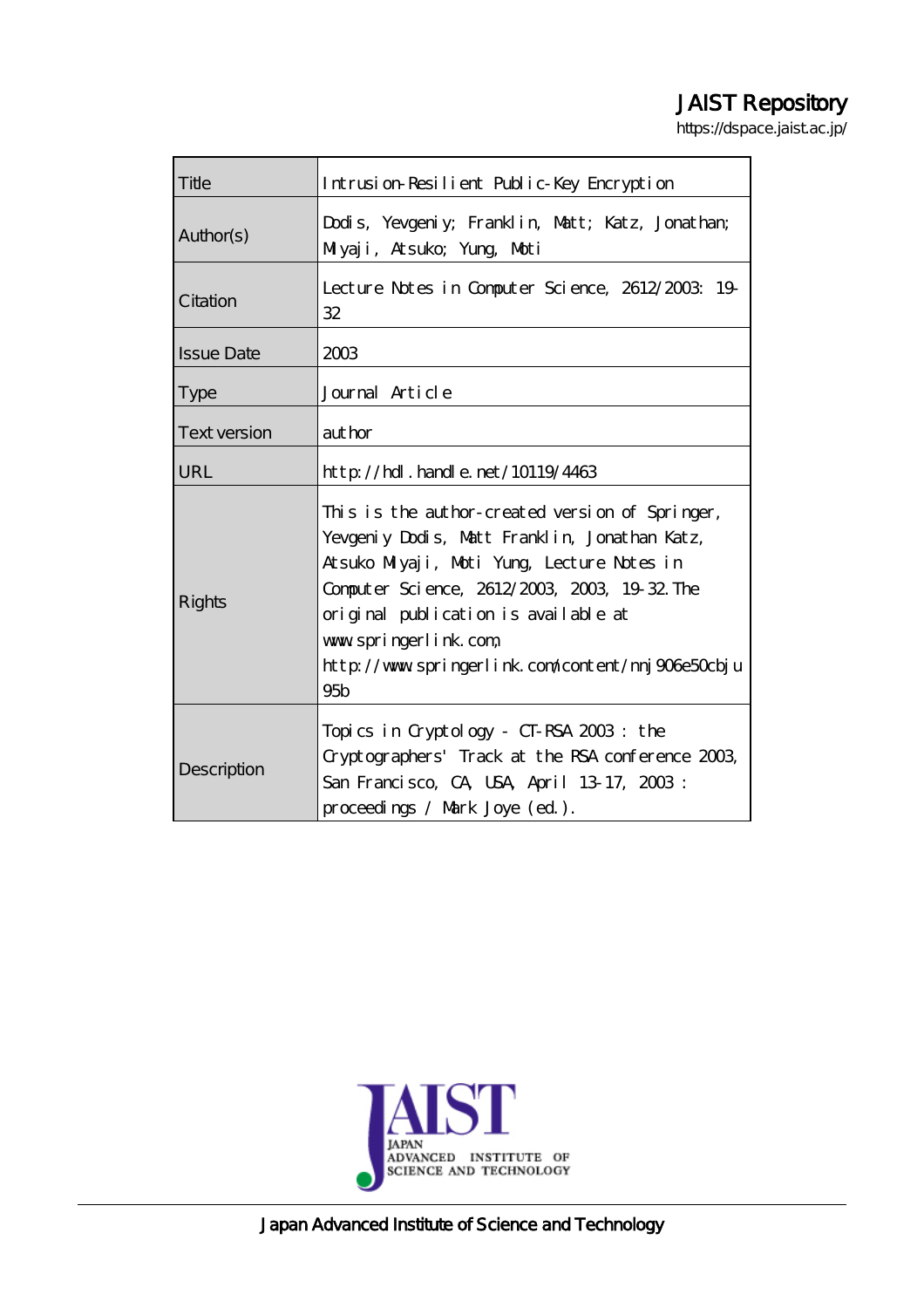## **Intrusion-Resilient Public-Key Encryption**

Yevgeniy Dodis<sup>1</sup>, Matt Franklin<sup>2</sup>, Jonathan Katz<sup>3</sup>, Atsuko Miyaji<sup>2,4</sup>, and Moti Yung<sup>5</sup>

<sup>1</sup> Department of Computer Science, New York University. dodis @cs.nyu.edu <sup>2</sup> Department of Computer Science, University of California, Davis. {miyaji, franklin}@cs.ucdavis.edu

<sup>3</sup> Department of Computer Science, University of Maryland, College Park. jkatz@cs.umd.edu

<sup>4</sup> Japan Advanced Institute of Science and Technology. miyaji@jaist.ac.jp <sup>5</sup> Department of Computer Science, Columbia University. moti@cs.columbia.edu

Abstract. Exposure of secret keys seems to be inevitable, and may in practice represent the most likely point of failure in a cryptographic system. Recently, the notion of *intrusion-resilience* [17] (which extends both the notions of *forward security* [3, 5] and *key insulation* [11]) was proposed as a means of mitigating the harmful effects that key exposure can have. In this model, time is divided into distinct periods; the public key remains fixed throughout the lifetime of the protocol but the secret key is periodically updated. Secret information is stored by both a user and a base; the user performs all cryptographic operations during a given time period, while the base helps the user periodically update his key. Intrusion-resilient schemes remain secure in the face of multiple compromises of both the user and the base, as long as they are not both compromised simultaneously. Furthermore, in case the user and base are compromised simultaneously, prior time periods remain secure (as in forward-secure schemes).

Intrusion-resilient signature schemes have been previously constructed  $[17, 15]$ . Here, we give the first construction of an intrusion-resilient publickey encryption scheme, based on the recently-constructed forward-secure encryption scheme of [8]. We also consider generic transformations for securing intrusion-resilient encryption schemes against chosen-ciphertext attacks.

#### Introduction  $\mathbf{1}$

Exposure of secret keys is perhaps the most debilitating attack on a cryptosystem since it typically implies that all security guarantees are lost. This problem is emerging as an ever-greater threat as cryptographic primitives are deployed on inexpensive, lightweight, and mobile devices; in these cases, it is typically much easier for an adversary to break into the device and obtain the secret keys than to crack the computational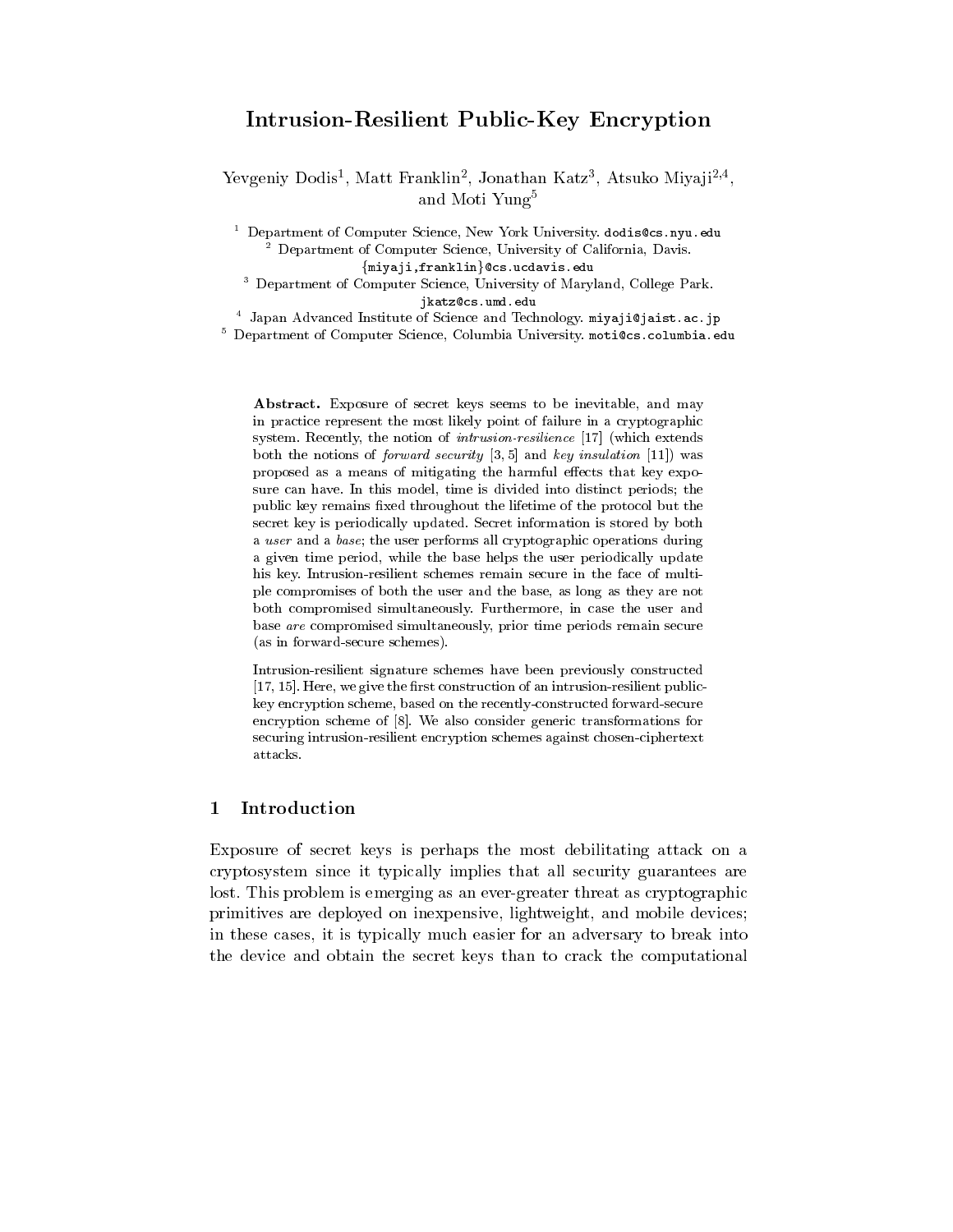assumptions on which the system is based. Clearly, concerns about key exposure must be addressed in a satisfactory manner by the research community.

Recognizing the need to address these concerns, a long line of research has focused on dealing with the threat of key exposure. Methods to prevent key exposure entirely (e.g., by using tamper-resistant devices) seem cost-prohibitive and impractical for most common applications. Thus, research has focused on making key exposures more difficult, or, alternately, minimizing the damage when (partial) key exposure occurs. As an example, threshold cryptography [10, 9] distributes secrets among *n* devices so that exposure of secrets from, say, t of these devices will not allow an adversary to "break" the scheme. On the other hand, this requires that at least  $t + 1$  devices participate every time a cryptographic operation must be performed. While this may be acceptable in some scenarios, this does not seem appropriate for mobile users and in other settings where the risk of key exposure is high but users need the ability to perform cryptographic computations on their own.

Alternative approaches to this problem have been proposed whereby the key required for cryptographic computations always resides on a single device. In such proposals, time is divided into distinct periods  $1, \ldots, N$ and secret keys evolve over time (public keys, however, are fixed for the lifetime of the scheme). The goal here is to contain  $\frac{1}{1}$  as much as possible — damage from key exposures that occur. Forward-secure cryptosystems  $[3,5]$  were the first solutions in this vein. In forward-secure schemes, the secret key is stored by a single user and this key is updated by the user at the beginning of every time period. An adversary who exposes a key for period  $t$  can perform cryptographic operations (signing, decrypting, etc.) for periods  $t' \geq t$  but cannot break the scheme (in the appropriate sense) for any prior time periods  $t' < t$ . The effect of key exposure is thereby contained as much as possible given that a single user stores all secret keying information.

To address the issue of obtaining security for time periods follow*ing* key exposure, the notion of key-insulation [11, 12] was proposed. This model had the distinguishing feature of assuming (a limited amount of) secure storage on a server with which the user periodically interacts. (Here, one can imagine the "user" as a mobile device and the "server" as a desktop PC in the user's home.) The user can perform all cryptographic operations during any particular time period on his own and can also update his keys — with the help of the server — at discrete time intervals as above. Because a limited amount of secure storage is assumed, the security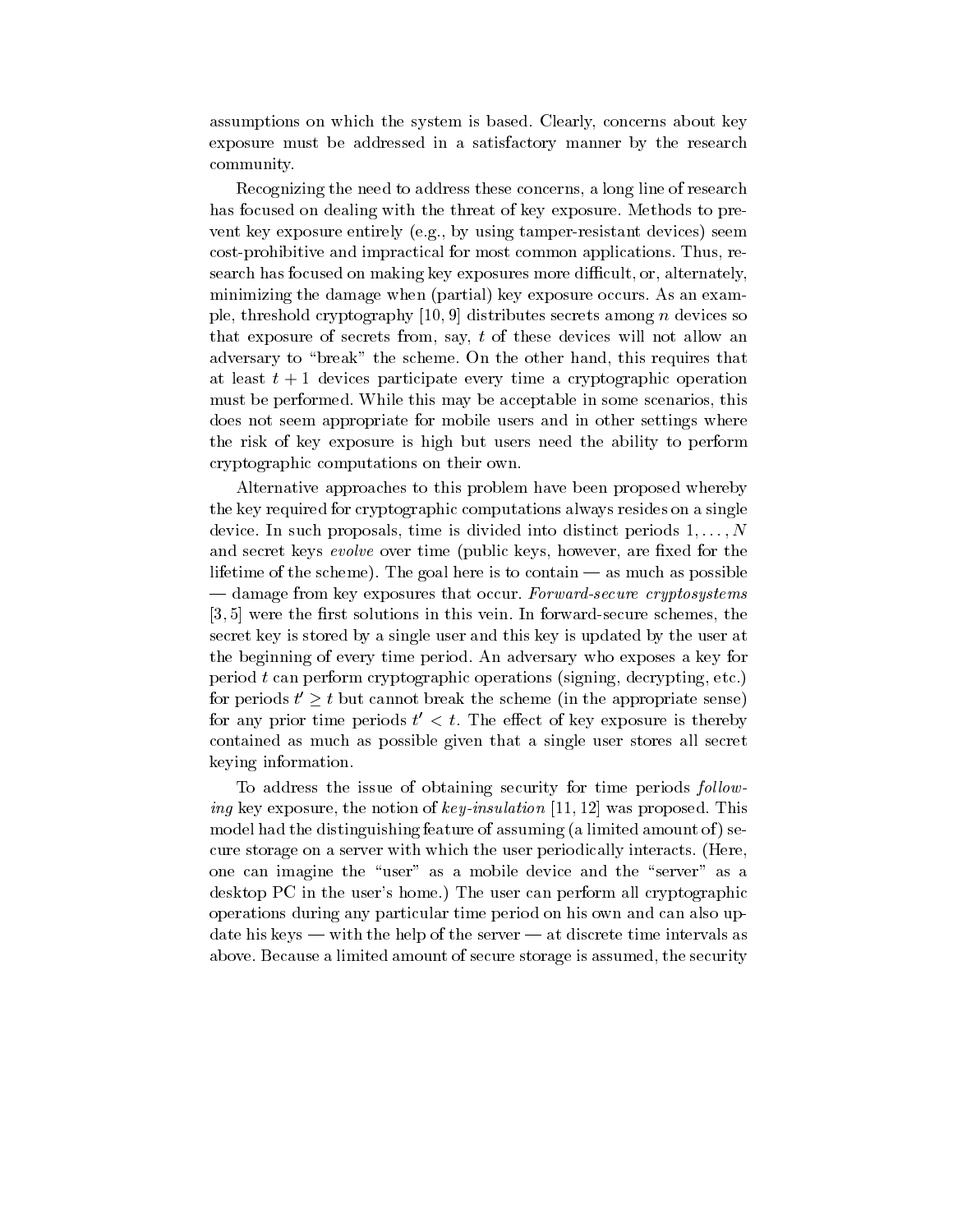obtainable here is better than in the forward-secure case; in particular. schemes can be designed such that an adversary who exposes keys stored by the user multiple times (i.e., at time periods  $T = \{t_1, \ldots, t_\ell\}$ ) cannot "break" the scheme for any other time period either in the past or in the future (i.e., for any time periods  $t \notin T$ ). In *strong* key-insulated schemes, exposing only the secret keys stored on the server does not permit an adversary to "break" the scheme at all.

Recently, these models were synthesized into the most powerful notion set forth to date: *intrusion-resilience* [17]. As in the key-insulated model. this model assumes a user who performs all cryptographic operations and a server with which the user interacts to update his keys at discrete time intervals. Now, however, it is no longer assumed that the server is secure. Since key exposures at the server are now assumed to occur frequently, the user and server have the option of "refreshing" their secrets (this is reminiscent of proactivation [23]). Here (informally speaking; see the formal definition in Section 2), schemes can be designed such that an adversary who exposes keys stored at both the user and the server on multiple occasions — but never at the same time — cannot "break" the scheme for any time periods other than those for which keys were exposed at the user. Furthermore, in case the keys of the user and server are both exposed at some time t (and no refresh was performed in between these exposures), the scheme remains forward-secure so that the adversary cannot "break" the scheme at any prior time periods  $t' < t$ .

We note that each of these models may be appropriate in different environments. Forward-secure schemes are advantageous in that the user is self-sufficient and need not interact with any other device. On the other hand, the security provided by key-insulated and intrusion-resilient schemes is better and these schemes might therefore be used when interacting with a server is feasible and does not represent a serious drawback. Finally, although the intrusion-resilient model offers stronger security guarantees than the key-insulated model, we note that solutions for the latter are (thus far) much more efficient. The choice of which type of scheme to use therefore depends heavily on an assumption about the (physical) security of the server.

#### $1.1$ **Our Contributions**

Much work has focused on the design and analysis of forward-secure signature schemes  $[5, 20, 2, 16, 21]$  and, more recently, a forward-secure public-key encryption scheme has been constructed [8]. Key insulated public-key encryption schemes  $[11, 7, 6]$  and signature schemes  $[12]$  are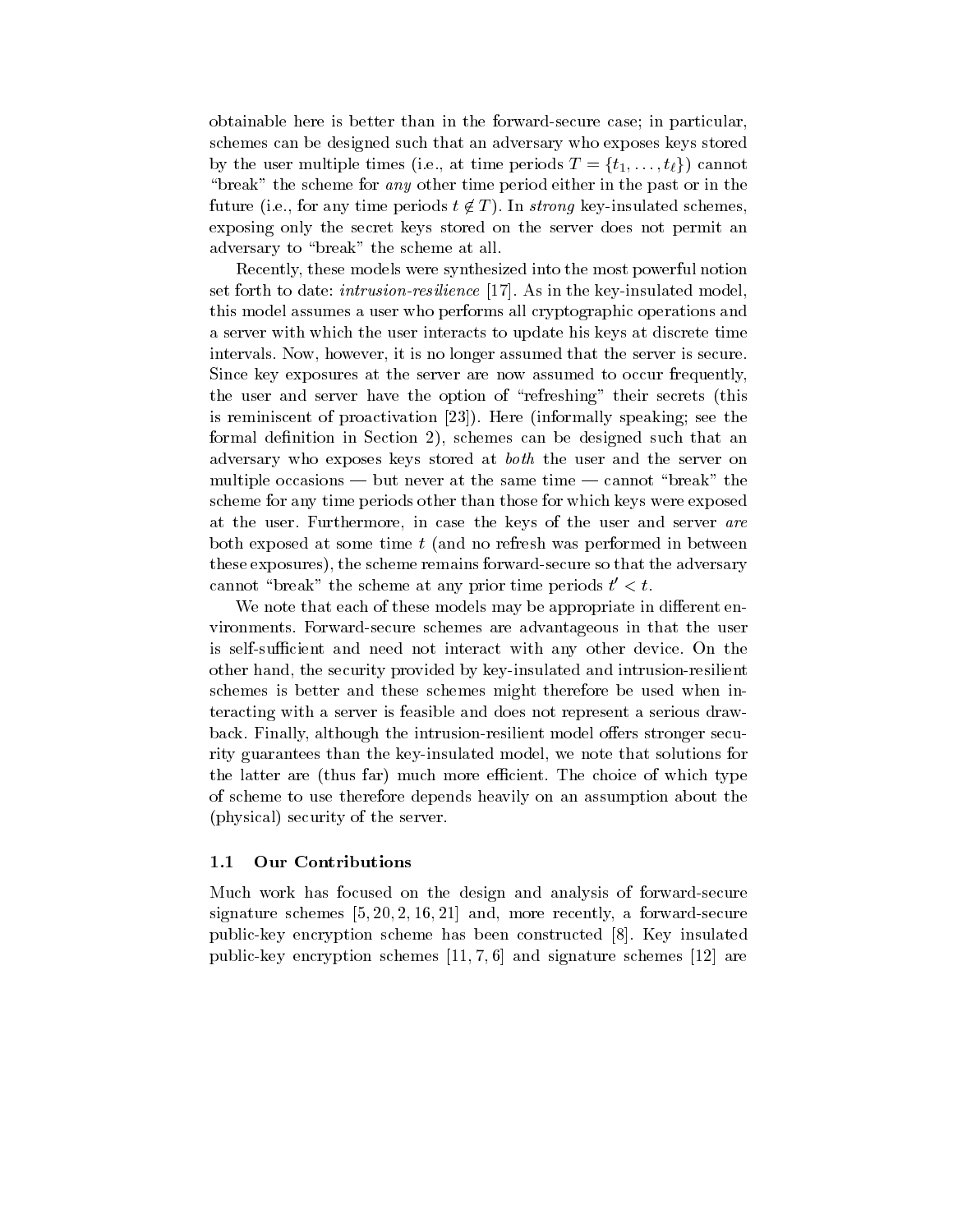also known. Thus far, however, only constructions of intrusion-resilient signature schemes [17, 15] have been proposed.<sup>1</sup> Here, we give the first definitions of intrusion-resilient public-key encryption and the first construction of an intrusion-resilient public-key encryption scheme. Our scheme is based on the recent forward-secure encryption scheme of [8], and the security of our scheme is therefore based on the BDH assumption in the random oracle model. As in [8], we may modify our scheme so as to achieve semantic security in the *standard model* under the *decisional* BDH assumption.

We also consider generic transformations for securing intrusion-resilient public-key encryption schemes against adaptive chosen-ciphertext attacks (in the random oracle model). We show that any such transformation that works for "standard" public-key encryption schemes also works for intrusion-resilient public-key encryption schemes.<sup>2</sup> In particular, then, we may apply known conversions (e.g., those of  $[13, 22]$ ) to our scheme so as to obtain the first intrusion-resilient public-key encryption scheme secure against chosen-ciphertext attacks.

#### **Definitions and Preliminaries**  $\overline{2}$

The definitions given here are the first to appear for the case of intrusionresilient encryption; they exactly parallel those appearing in [17] for the case of intrusion-resilient signatures.

In our model time is divided into distinct periods labeled  $1, \ldots, N$ . We have a base and a user who (jointly) establish a public key which remains fixed for the duration of the protocol. Encryption of a message depends on the current time period; thus, ciphertexts have the form  $\langle t, C \rangle$  where  $t$  indicates the time period during which encryption was performed. The base and the user each store secret keying information: at time period t, the user stores sufficient information to decrypt messages sent during time  $t$  (so, to decrypt, the user does not need to contact the base). At the beginning of time period  $t + 1$ , the base updates its keys and sends an *update message* to the user; this update message, in particular, will contain information enabling the user to compute the key needed to decrypt during period  $t+1$ . Finally, the base can also send *refresh messages* to the

 $^{-1}$  As mentioned by [17], forward-secure public-key encryption is necessary in order to build intrusion-resilient public-key encryption. At that time, however, no non-trivial forward-secure public-key encryption schemes were known.

 $^{2}$  As pointed out in [8], this does not seem to be the case for forward-secure encryption schemes.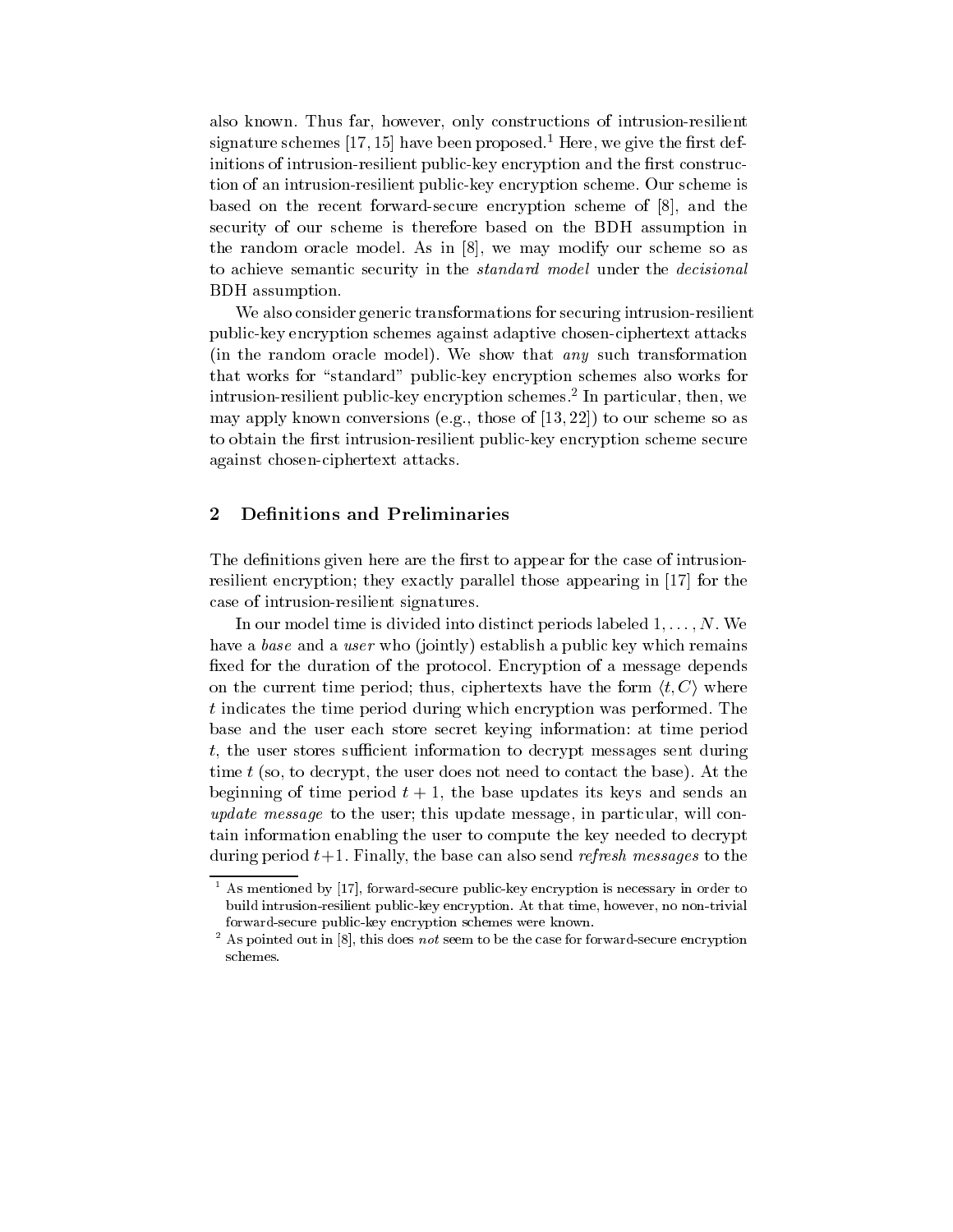user at any point in time; if a refresh is executed between compromises of the user and the base, the system remains secure (refreshes thus serve a similar purpose to proactivation  $[23]$ ).

As in [17], the adversary in our model can obtain secrets from the base and the user for multiple, adaptively-chosen time periods. The adversary can also intercept update and refresh messages sent by the base. Informally speaking (a precise definition is given below), if the adversary only compromises the base, the encryption scheme remains secure. If the adversary compromises the user repeatedly, the encryption scheme remains secure except for periods whose secrets were obtained (either directly or by combination of compromise and interception of update/refresh messages). Finally, even if the base and the user are compromised during the same time period (and no refresh was sent in the interim), the encryption scheme remains secure for prior time periods.

#### $2.1$ **Functional Specification**

We first define correct operation of the scheme, and defer a definition of security to the next section. The notation  $SK_{t,r}$  (respectively,  $SKB_{t,r}$ ) denotes the user's (respectively, base's) secret key for time period t following r refreshes. We say  $t.r = t'.r'$  if  $t = t'$  and  $r = r'$ . We say  $t.r < t'.r'$ if  $t < t'$  or if  $t = t'$  and  $r < r'$ . As in prior work, we assume for convenience that a key update occurs immediately after key generation to obtain keys for  $t = 1$ , and that a key refresh occurs immediately after every key update to obtain keys for  $r=1$ .

**Definition 1.** A key-updating public-key encryption scheme  $\Pi$  consists of the following PPT algorithms:

- Gen, the key generation algorithm, takes as input security parameter  $1^k$  and the total number of time periods N. It outputs the initial user key  $SK_{0.0}$ , the initial base key  $SKB_{0.0}$ , and the public key PK.
- $-$  Enc, the encryption algorithm, takes as input the public key  $PK$ , a time period t, and a message m. It outputs ciphertext  $\langle t, C \rangle$ . (Note that refreshes are transparent to the sender, but updates are not since *they occur at well-defined intervals.)*
- $-$  Dec, the decryption algorithm, takes as input the current user key  $SK_{t,r}$  and a ciphertext  $\langle t, C \rangle$ . It outputs a message m. (As usual, we *require that, for any r, we have*  $\text{Dec}(SK_{t,r}, \text{Enc}(PK, t, m)) = m$ .)
- $-$  UpdBase, the base key update algorithm, takes as input the current base key  $SKB_{t,r}$ . It outputs a new base key  $SKB_{t+1,0}$  for the next time period as well as key update message  $SKU_t$ .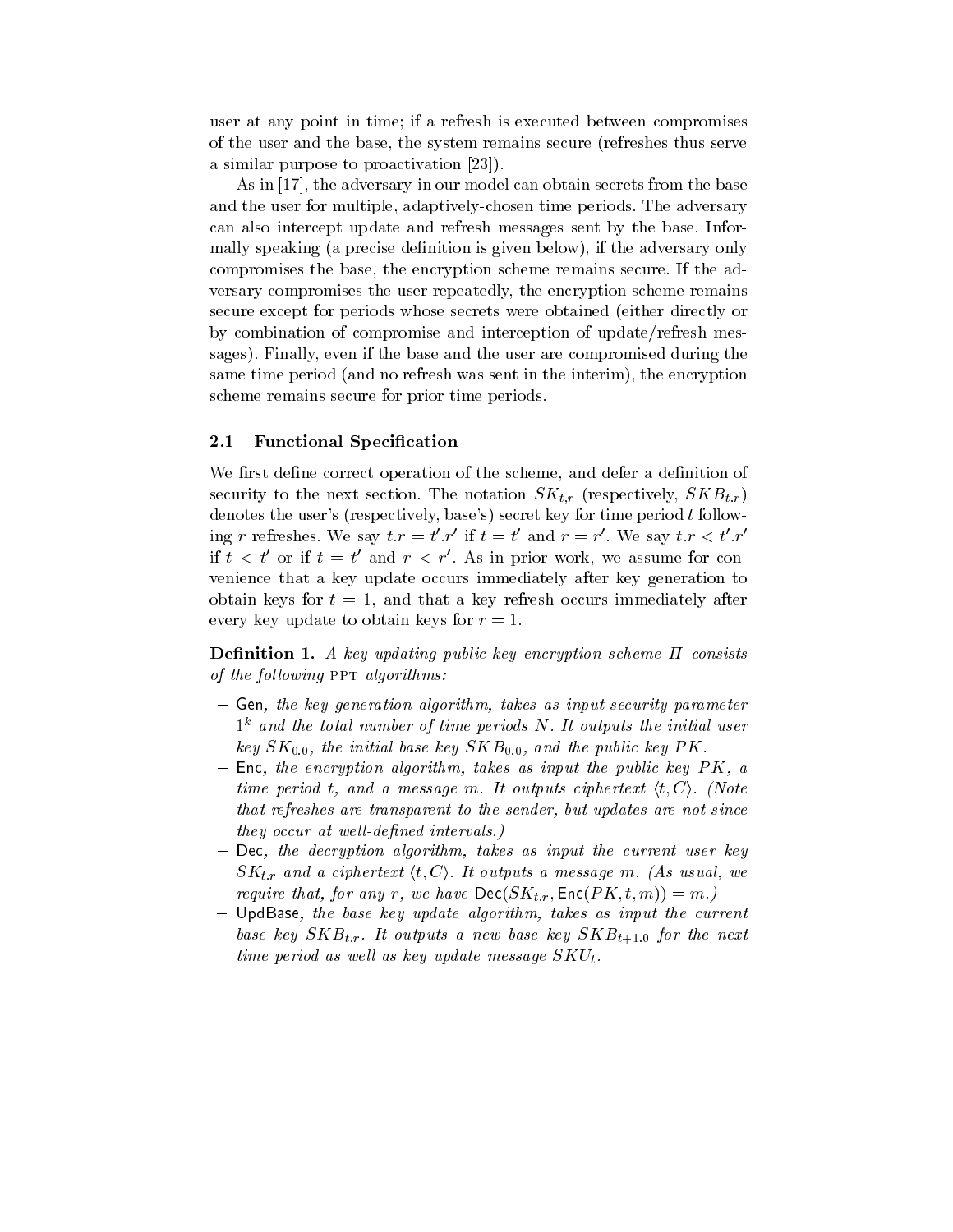- $-$  UpdUser, the user key update algorithm, takes as input the current user key  $SK_{t,r}$  and a key update message  $SKU_t$ . It outputs the new user key  $SK_{t+1,0}$  for the next time period.
- $-$  RefBase, the base key refresh algorithm, takes as input the current base key  $SKB_{t,r}$ . It outputs a new base key  $SKB_{t,r+1}$  as well as key refresh message  $SKR_{t,r}$ .
- $-$  RefUser, the user key refresh algorithm, takes as input the current user key  $SK_{t,r}$  and a key refresh message  $SKR_{t,r}$ . It outputs a new user  $key SK_{t,r+1}.$

#### $2.2$ Definition of Security

To aid our definition of security, we let  $RN(t)$  denote the number of refreshes that occur in time period  $t$ . Recall that each update is assumed to be followed by an immediate refresh, so keys with  $r=0$  are never actually used.  $RN$  is for notational convenience only; it need not be known in advance.

Consider the following "thought experiment" which generates all keying information for the entire lifetime of the scheme:

Experiment Generate-Keys $(k, N, RN)$  $t := 0, r := 0$  $(SK_{0,0}, SKB_{0,0}, PK) \leftarrow$  Gen $(1^k, N)$ for  $t = 1$  to N  $(SKB_{t,0}, SKU_{t-1}) \leftarrow$  UpdBase $(SKB_{(t-1),r})$  $SK_{t,0} \leftarrow$  UpdUser $(SK_{(t-1),r}, SKU_{t-1})$ for  $r = 1$  to  $RN(t)$  $(SKB_{t,r}, SKR_{t,(r-1)}) \leftarrow \mathsf{RefBase}(SKB_{t,(r-1)})$  $SK_{t,r} \leftarrow \mathsf{RefUser}(S\hat{K}_{t,(r-1)},SK\hat{R}_{t,(r-1)})$ 

Let  $SK^*, SKB^*, SKU^*,$  and  $SKR^*$  denote the sets of user keys, base keys, update messages, and refresh messages generated in the course of the above experiment. We now define the following oracles available to the adversary:

- LR, the *left-or-right* encryption oracle. On input  $(t, m_0, m_1)$  the oracle chooses a random bit b and returns  $Enc(PK, t, m_b)$ . This oracle may be queried only once<sup>3</sup> by the adversary, and allows us to define a notion of security.

 $3$  A hybrid argument (as in [4]) shows that security under a single access to LR is equivalent to security under polynomially-many accesses to LR. We thus use the simpler definition for convenience.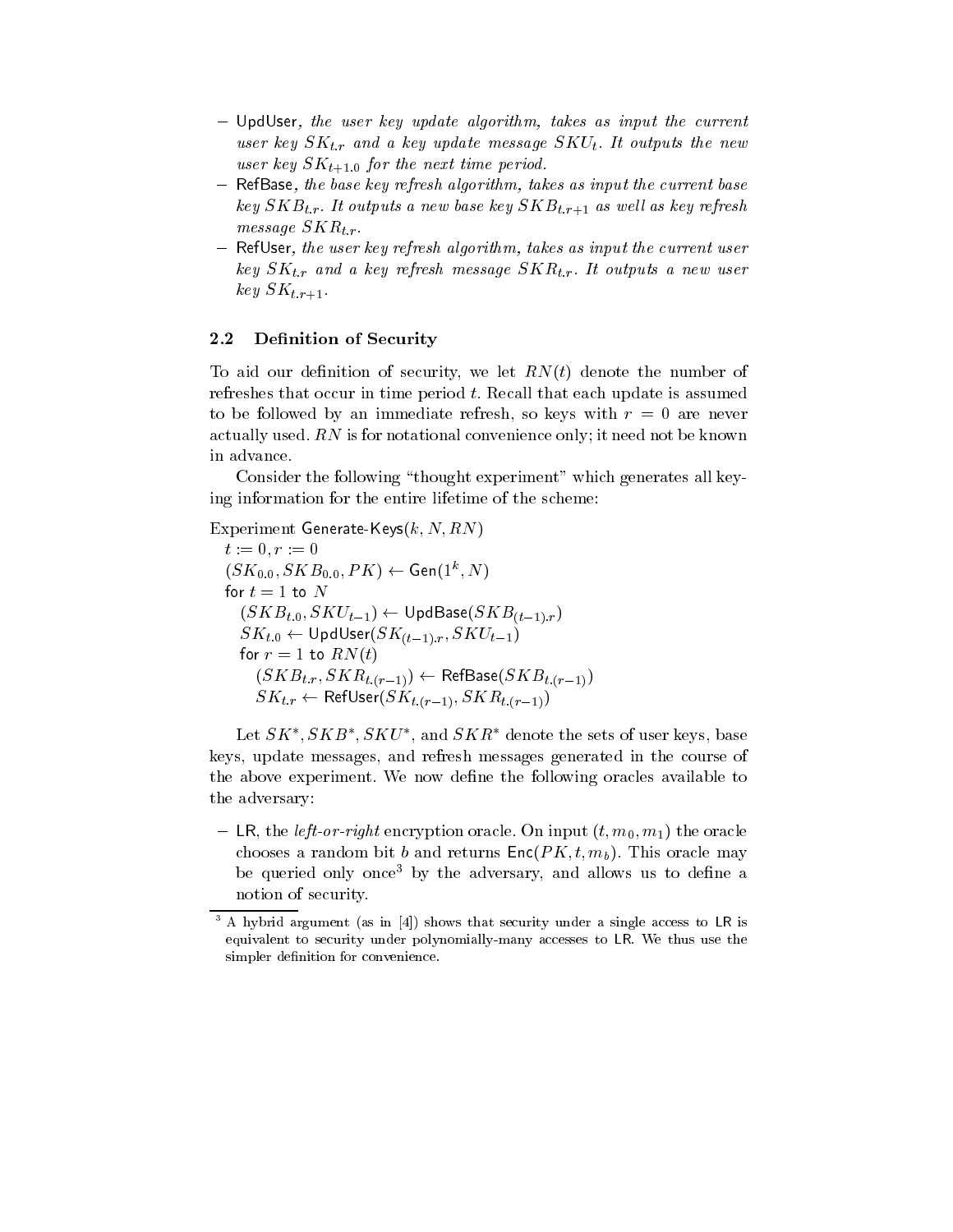- Osec, the key exposure oracle (based on the sets  $SK^*, SKB^*, SKU^*,$ and  $SKR^*$  which:
	- 1. On input ("s", t.r) outputs  $SK_{t,r}$ ;
	- 2. On input ("b", t.r) outputs  $SKB_{t,r}$ ;
	- 3. On input ("u", t) outputs  $SKU_t$  and  $SKR_{(t+1),0}$ ;
	- 4. On input ("r", t.r) outputs  $SKR_{t,r}$ .

Queries to this oracle correspond to compromise of the user or base, or to intercepting update or refresh messages. (We assume that queries to this oracle always have  $t, r$  within the appropriate bounds.)

For any set Q of key exposure queries, we say that  $SK_{t,r}$  is Q-exposed if at least one of the following is true:

 $-$  ("s", t.r)  $\in Q$  $-r > 1$ , ("r",  $t.(r-1)) \in Q$ , and  $SK_{t.(r-1)}$  is Q-exposed  $-r=1$ ,  $({}^{\alpha}u^{\nu}, t-1) \in Q$ , and  $SK_{(t-1), RN(t-1)}$  is Q-exposed

A completely analogous definition may be given for Q-exposure of a base key  $SKB_{t,\tau}$ 

Clearly, if  $SK_{t,r}$  is Q-exposed then the adversary can decrypt messages encrypted during time period t. Similarly, if  $SK_{t,r}$  and  $SKB_{t,r}$  are both Qexposed (for some  $t, r$ ) then the adversary can run the update algorithms itself and thereby decrypt messages encrypted during any time period  $t' \geq t$ . Thus, we say the scheme is  $(t, Q)$ -compromised if either  $SK_{t,r}$  is Q-exposed (for some r) or if both  $SK_{t',r}$  and  $SKB_{t',r}$  are Q-exposed (for some r and  $t' < t$ .

We say the adversary *succeeds* if it can determine the bit b used by the LR oracle, where this oracle was queried on a time period  $t$  for which the scheme was not  $(t, Q)$ -compromised. More formally, consider the following experiment executed with some algorithm  $A$ :

Experiment Run-Adversary $(A, k, N, RN)$ Generate-Keys $(k, N, RN)$  $b' \leftarrow A^{\text{LR,Osec}}(1^k, N, PK, RN)$ Let  $Q$  be the set of queries made by  $A$  to Osec Let  $(t, m_0, m_1)$  be the query made to LR Let  $b$  be the bit used by LR in responding to the query if  $b \neq b'$  or the scheme is  $(t, Q)$ -compromised  $return 0$ else return 1

We define  $A$ 's probability of success as the probability that 1 is output in the above experiment. The *advantage* of adversary  $A$  in attacking scheme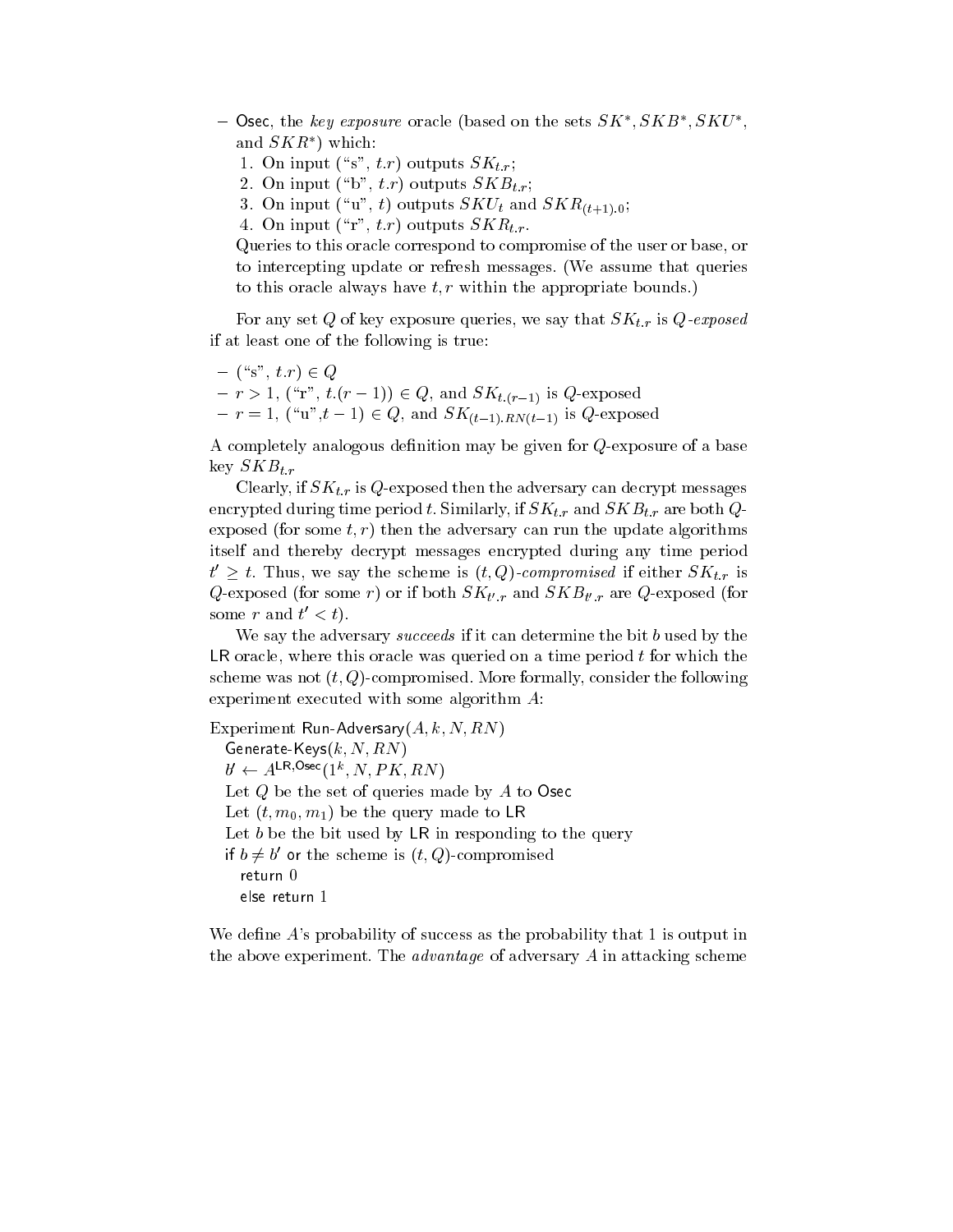$\Pi$  (where N and  $RN(\cdot)$  are assumed to be clear from context, and are always at most polynomial in k) is defined as twice A's probability of success, minus 1. We denote this advantage by  $\mathsf{Adv}_{A\Pi}(k)$ . We may now define security of an intrusion-resilient scheme.

**Definition 2.** A key-updating public-key encryption scheme  $\Pi$  is said to be an intrusion-resilient scheme achieving semantic security if, for all PPT adversaries A and all N,  $RN(\cdot)$  polynomial in k, we have  $Adv_{A,\Pi}(k)$  <  $\varepsilon(k)$  for some negligible function  $\varepsilon(\cdot)$ .

A definition appropriate for describing the concrete security of  $\Pi$  may be easily derived from the above. A definition of security against adaptive chosen-ciphertext attacks is also evident, and we defer such a definition to the full version of this paper.

#### 2.3 **Cryptographic Assumptions**

The security of our scheme is based on the difficulty of the bilinear Diffie-Hellman (BDH) problem as recently formalized by Boneh and Franklin  $[7]$  (see also  $[19, 18]$ ). We review the relevant definitions as they appear in [7]. Let  $\mathbb{G}_1$  and  $\mathbb{G}_2$  be two cyclic groups of prime order q, where  $\mathbb{G}_1$ is represented additively and  $\mathbb{G}_2$  is represented multiplicatively. We use a map  $\hat{e}: \mathbb{G}_1 \times \mathbb{G}_1 \to \mathbb{G}_2$  for which the following hold:

- 1. The map  $\hat{e}$  is *bilinear*; that is, for all  $P_0, P_1 \in \mathbb{G}_1$  and all  $x, y \in \mathbb{Z}_q$  we have  $\hat{e}(xP_0, yP_1) = \hat{e}(yP_0, xP_1) = \hat{e}(P_0, P_1)^{xy}$ .
- 2. There is an efficient algorithm to compute  $\hat{e}(P_0, P_1)$  for any  $P_0, P_1 \in$  $\mathbb{G}_1$ .

A BDH parameter generator  $IG$  is a randomized algorithm that takes a security parameter  $1<sup>k</sup>$ , runs in polynomial time, and outputs the description of two groups  $\mathbb{G}_1$ ,  $\mathbb{G}_2$  and a map  $\hat{e}$  satisfying the above conditions. We define the BDH problem with respect to  $I\mathcal{G}$  as the following: given  $(\mathbb{G}_{1}, \mathbb{G}_{2}, \hat{e})$  output by  $\mathcal{IG}$  along with random  $P, aP, bP, cP \in \mathbb{G}_{1}$ , compute  $\hat{e}(P, P)^{abc}$ . We say that  $\mathcal{IG}$  satisfies the BDH assumption if the following is negligible (in  $k$ ) for all PPT algorithms  $A$ :

$$
Pr[(\mathbb{G}_1, \mathbb{G}_2, \hat{e}) \leftarrow \mathcal{IG}(1^k); P \leftarrow \mathbb{G}_1; a, b, c \leftarrow \mathbb{Z}_q: A(\mathbb{G}_1, \mathbb{G}_2, \hat{e}, P, aP, bP, cP) = \hat{e}(P, P)^{abc}].
$$

We note that BDH parameter generators for which the BDH assumption is believed to hold can be constructed from Weil and Tate pairings associated with supersingular elliptic curves or abelian varieties. As our results do not depend on any specific instantiation, we refer the interested reader to [7] for details.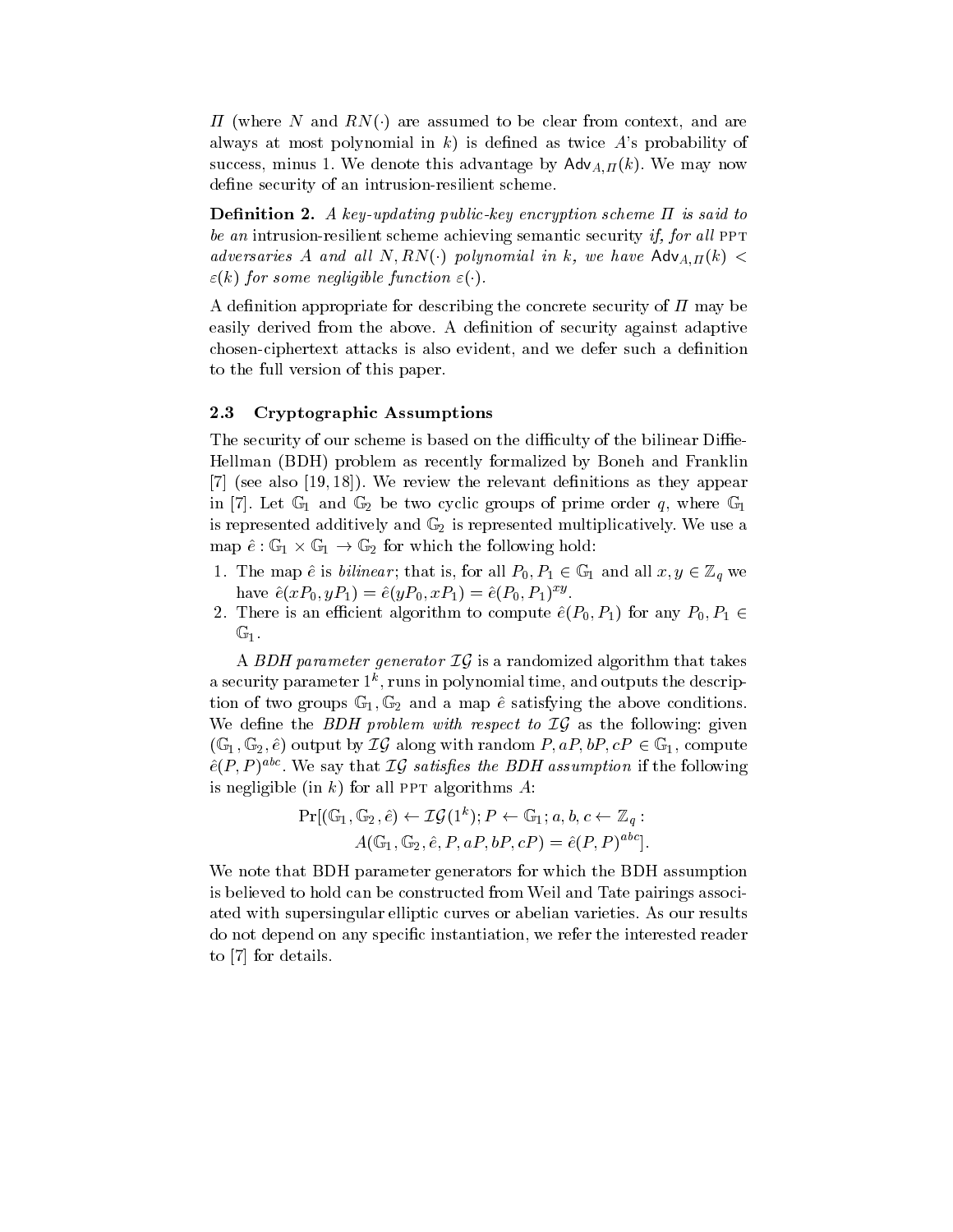#### 3 Construction

Our construction builds on the forward-secure encryption scheme of  $[8]$ , which is based on previous work of [14] (both of which were enabled by the identity-based encryption scheme of [7]). We assume here that the reader is familiar with the scheme of [8]; in fact, many elements of their scheme are used directly here.

#### **Scheme Intuition**  $3.1$

Assume for simplicity that the total number of time periods  $N$  is a power of 2; that is,  $N = 2^{\ell}$ . We imagine a full binary tree of height  $\ell$  in which the root is labeled with  $\varepsilon$  (representing the empty string) and furthermore if a node at depth less than  $\ell$  is labeled with  $w$  then its left child is labeled with w0 and its right child is labeled with w1. Let  $\langle t \rangle$  denote the  $\ell$ -bit representation of integer t (where  $0 \le t \le 2^{\ell} - 1$ ). The leaves of the tree (which are labeled with strings of length  $\ell$ ) correspond to successive time periods in the obvious way; i.e., time period  $t$  is associated with the leaf labeled by  $\langle t \rangle$ . For simplicity, we refer to the node labeled by w as simply "node w". Every node  $w = w_1 \cdots w_j$  in the tree will have an associated "secret point"  $S_w \in \mathbb{G}_1$  and all interior nodes also have an associated "translation point"  $Q_w \in \mathbb{G}_1$ . For all nodes we then have the "local secret key"  $sk_w = (S_w, \mathcal{Q}_w)$ , where  $\mathcal{Q}_w = (Q_{w_1}, \ldots, Q_{w_1 \cdots w_{j-1}})$ . We remark that while the translation points are needed for efficient decryption, they do not need to be kept secret.

The properties of these keys will be as follows:

- 1. To decrypt a message encrypted using  $PK$  during period t, only key  $sk_{\langle t \rangle}$  is needed.
- 2. Given key  $sk_w$ , it is possible to efficiently derive keys  $sk_{w0}$  and  $sk_{w1}$ .
- 3. Given PK and t, and without  $sk_w$  for all prefixes w of  $\langle t \rangle$ , it is infeasible to derive  $sk_{(t)}$  and furthermore infeasible to decrypt messages encrypted during period  $t$ .

Once we have a scheme satisfying the above requirements, we utilize the following method. For a given period t, let  $t_0 t_1 \cdots t_\ell = \langle t \rangle$ , where  $t_0 = \epsilon$ . The "global secret key"  $g s k_t$  for this period will consist of (1)  $s k_{(t)}$  and also (2)  $\{sk_{t_0t_1\cdots t_{i-1}}\}$  for all  $1\leq j\leq \ell$  such that  $t_j=0$ . We denote the latter keys (i.e., the "local secret keys" for all right siblings of nodes on the path from  $\langle t \rangle$  to the root) by  $\rho(t)$ . We refer to the right sibling corresponding to swapping the "last" 0 of  $\langle t \rangle$  to 1 as the *deepest sibling*. Also, we let  $\mathsf{Sec}_{\langle t\rangle} = (\{S_w \mid w \in \rho(t)\})$  be the set of secret points corresponding to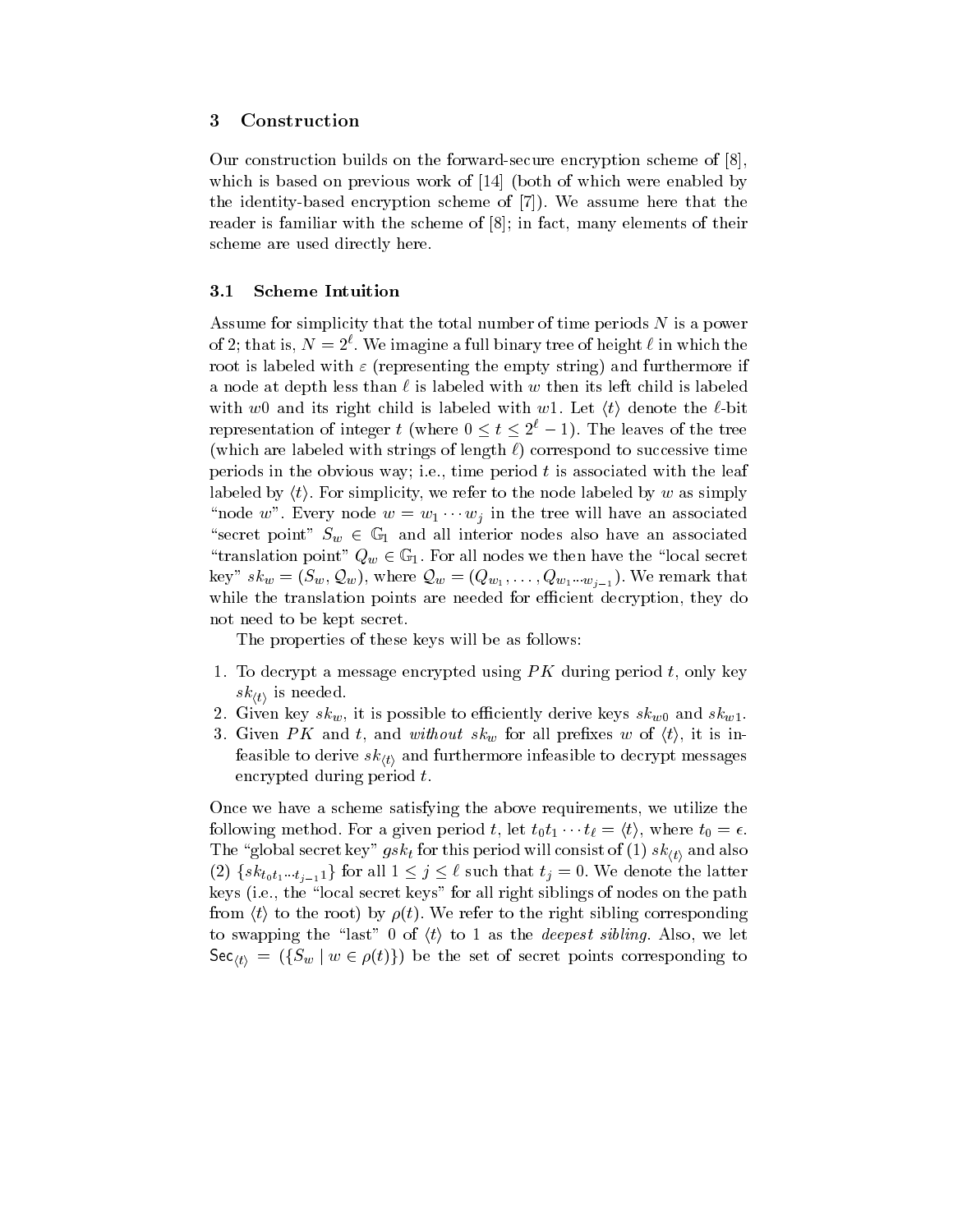nodes in  $\rho(t)$ . Since there is some redundant information stored as part of  $gsk_t$  (in particular, the translation points do not need to be stored multiple times as part of each local secret key), we may note that  $gsk_t$ actually consists of  $S_{\langle t \rangle}$ , Sec<sub> $\langle t \rangle$ </sub>, and  $\mathcal{Q}_{\langle t \rangle}$ .

We may notice that  $gst_t$  enables derivation of all the local secret keys for periods t through N (indeed, one can easily derive  $gsk_{t+1}$  from  $gsk_t$ ), but none of the local secret keys for periods  $t' < t$ . This will allow us to achieve forward security, as in [8]. However, in our model we also need to proactively split  $g s k_t$  between the user and the base, so that we can derive the sharing for period  $t + 1$  from that of period t. To achieve this. we let the user store  $sk_{\langle t \rangle}$  — to enable decryption within the current time period — but additively share each secret point in  $\mathsf{Sec}_{(t)}$  between the user and the base. Intuitively,  $sk_{\langle t \rangle}$  by itself only allows the user to decrypt at period t, and the fact that the rest of the global key  $\text{Sec}_{(t)}$ is split ensures that exposure of the user cannot compromise any of the future periods. Security against compromises of the base is similar (and even simpler since the base does not even store  $\mathcal{Q}_{(t)}$ , except that here, even the current period is secure. Proactivation is simple as well: the base simply randomly refreshes the 2-sharing of  $\text{Sec}_{(t)}$ . This gives us full intrusion-resilience.

The only issue to resolve is how to update (the sharing of)  $g s k_t$  to (the sharing of)  $gsk_{t+1}$  without compromising security. We notice that this procedure requires choosing several new secret points and translation points. We cannot let the user or the base generate these on their own, since this will compromise the security of the scheme if the corresponding player is corrupted during this phase. Instead, we will have the user and base generate these points *jointly*. The challenge is to do it via a single message from the base to the user. We give a high level description of the main step for doing so. For any node w, if we let  $Q_w = s_w P$  for some  $s_w$ (where P is some fixed public point) we will have  $S_{w0} = S_w + s_w H_1(w0)$ and  $S_{w1} = S_w + s_w H_1(w1)$  (here,  $H_1$  is a hash function defined as part of the scheme). Assume the user and base already have a random sharing  $S_w = S'_w + S''_w$ , and wish to generate  $Q_w$  and a random sharing of  $S_{w0}$ and  $S_{w1}$ . The base chooses a random  $s'_w$ , sets  $Q'_w = s'_w P$ ,  $S'_{w0} = S'_w +$  $s'_wH_1(w0)$ , and  $S'_{w1} = S'_w + s'_wH_1(w1)$ , and sends  $Q'_w$  to the user. The user chooses a random  $s_w''$ , sets  $Q_w = Q_w' + s_w''P$  (implicitly,  $Q_w = (s_w' + s_w'')P$ , so  $s_w = s'_w + s''_w$ ,  $S^{\overline{u}}_{w0} = S''_w + s''_w H_1(w0)$ , and  $S''_{w0} = S''_w + s''_w H_1(w1)$ . This step is immediately followed by a random refresh, which ensures that no single party has enough control to cause any security concerns.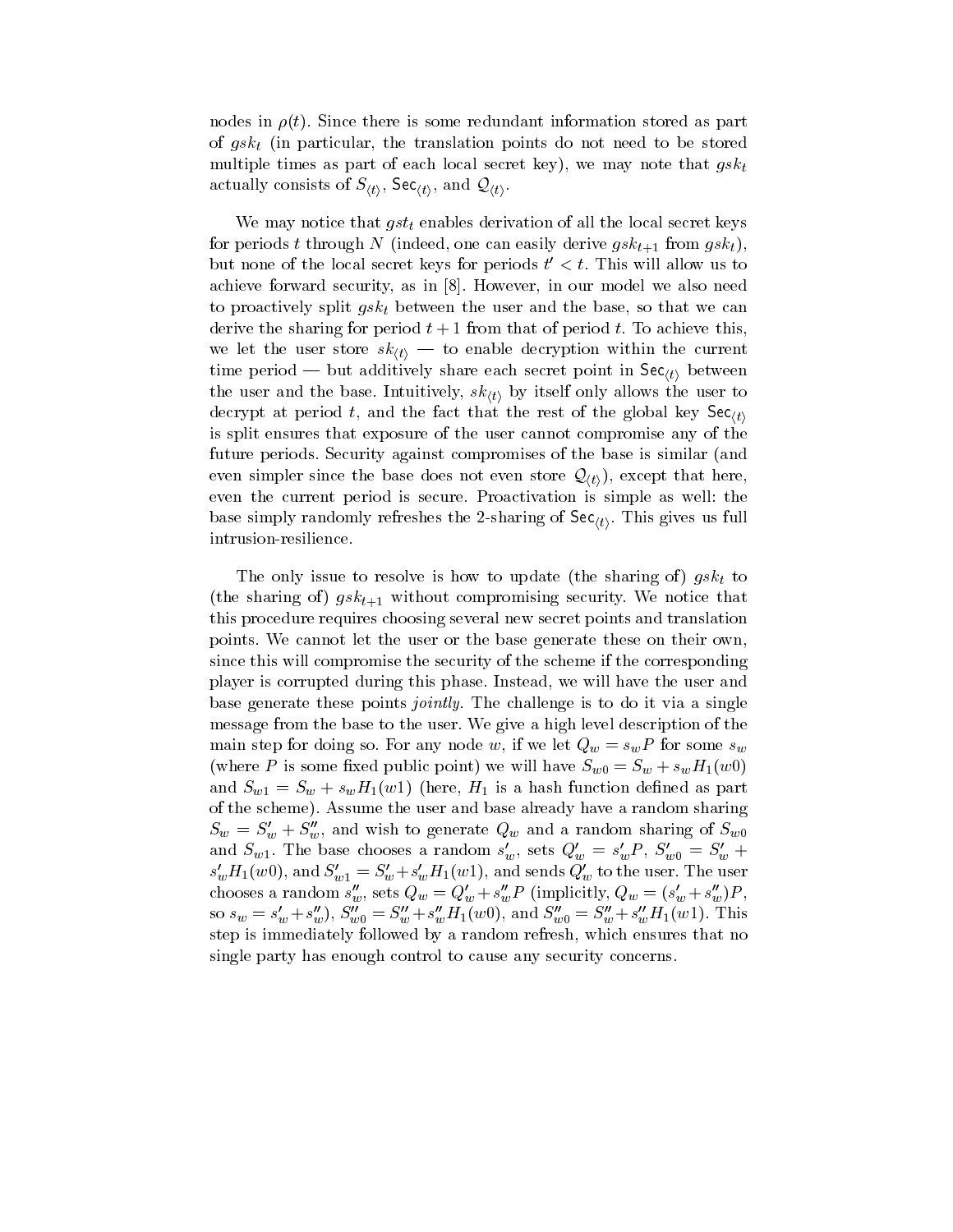#### **Formal Description**  $3.2\,$

We assume that hash functions  $H_1: \{0,1\}^* \to \mathbb{G}_1$  and  $H_2: \mathbb{G}_2 \to \{0,1\}^n$ are defined, either by Gen or else as part of the specification of the scheme. These hash functions will be treated as random oracles in the analysis.

 $Gen(1^k, N = 2^{\ell})$  does the following: 1.  $\mathcal{IG}(1^k)$  is run to generate group  $\mathbb{G}_1, \mathbb{G}_2$  (of order q) and  $\hat{e}$ . 2.  $P \leftarrow \mathbb{G}_1$ ;  $s_{\varepsilon} \leftarrow \mathbb{Z}_q$ . Set  $Q = s_{\varepsilon} P$ . 3. The public key is  $PK = (\mathbb{G}_1, \mathbb{G}_2, \hat{e}, P, Q)$ . 4. Set  $S_0 = s_{\varepsilon} H_1(0)$  and  $S_1 = s_{\varepsilon} H_1(1)$ . 5. For  $j = 1, ..., \ell - 1$ : (a)  $s_{0j} \leftarrow \mathbb{Z}_q$ . Set  $Q_{0j} = s_{0j}P$ . (b) Set  $S_{0,j} = S_{0,j} + s_{0,j}H_1(0^j0)$  and  $S_{0,j} = S_{0,j} + s_{0,j}H_1(0^j1)$ . 6. (Note that we have  $\mathcal{Q}_{(0)} = \{Q_0, \ldots, Q_{0^{\ell-1}}\}, sk_{(0)} = (S_{(0)}, \mathcal{Q}_{(0)}),$  and  $\mathsf{Sec}_{\langle 0 \rangle} = (S_1, \ldots, S_{0^{\ell-1} 1}).$ 7. Pick random  $\text{Sec}_{(0)}'$  and  $\text{Sec}_{(0)}''$  such that  $\text{Sec}_{(0)} = \text{Sec}_{(0)}' + \text{Sec}_{(0)}''$  (i.e., for each  $w \in \rho(\langle 0 \rangle)$  we have  $S_w = S'_w + S''_w$ . Set  $SKB_{0,0} = \text{Sec}'_{(0)}$  $SK_{0.0} = (sk_{\langle 0 \rangle}, \textsf{Sec''}_{\langle 0 \rangle}).$ 8. Output  $PK, SK_{0,0}$ , and  $SKB_{0,0}$  and erase all other information.

UpdBase( $SKB_{t,r}$ ) does the following:

- 1. Parse  $\langle t \rangle$  as  $t_0 t_1 \cdots t_\ell$  where  $t_0 = \varepsilon$  for convenience. Parse  $SKB_{t,r}$  as  $\mathsf{Sec}'_{\langle t \rangle} = \{S'_{t_0 \cdots t_{j-1} 1} \mid t_j = 0\}.$
- 2. If  $t_{\ell} = 0$ , erase  $S'_{\langle t \rangle}$  and set  $\mathsf{Sec}'_{\langle t+1 \rangle}$  equal to the remaining keys. Note that  $S'_{(t+1)}$  is available, since it was stored as part of  $\mathsf{Sec}_{(t)}$ .
- 3. Otherwise, let i be the largest value such that  $t_i = 0$ . Denote by  $w = t_0 \cdots t_{i-1}1$  the "deepest sibling" of t. For  $j = 0, \ldots, \ell - i - 1$ : (a)  $s'_{w0j} \leftarrow \mathbb{Z}_q$ . Set  $Q'_{w0j} = s'_{w0j}P$ ,  $S'_{w0j0} = S'_{w0j} + s'_{w0j}H_1(w0^j0)$ , and  $S'_{w0^j1} = S'_{w0^j} + s'_{w0^j} H_1(w0^j1).$
- 4. Erase share  $S'_w$  and replace it by the resulting  $(\ell i)$  shares  $\{S'_{w0j1}\}$ above, thus obtaining the new vector  $SKB_{t+1,0} = \mathsf{Sec}_{(t+1)}'.$
- 5. Set  $SKU_t = (S'_{(t+1)}, Q'_w, Q'_{w0}, \ldots, Q'_{w0^{\ell-i-1}})$ . (Note that when  $t_{\ell} = 0$ only  $S'_{\langle t+1 \rangle}$  is sent.)
- 6. Output  $SKB_{t+1.0}$ ,  $SKU_t$ .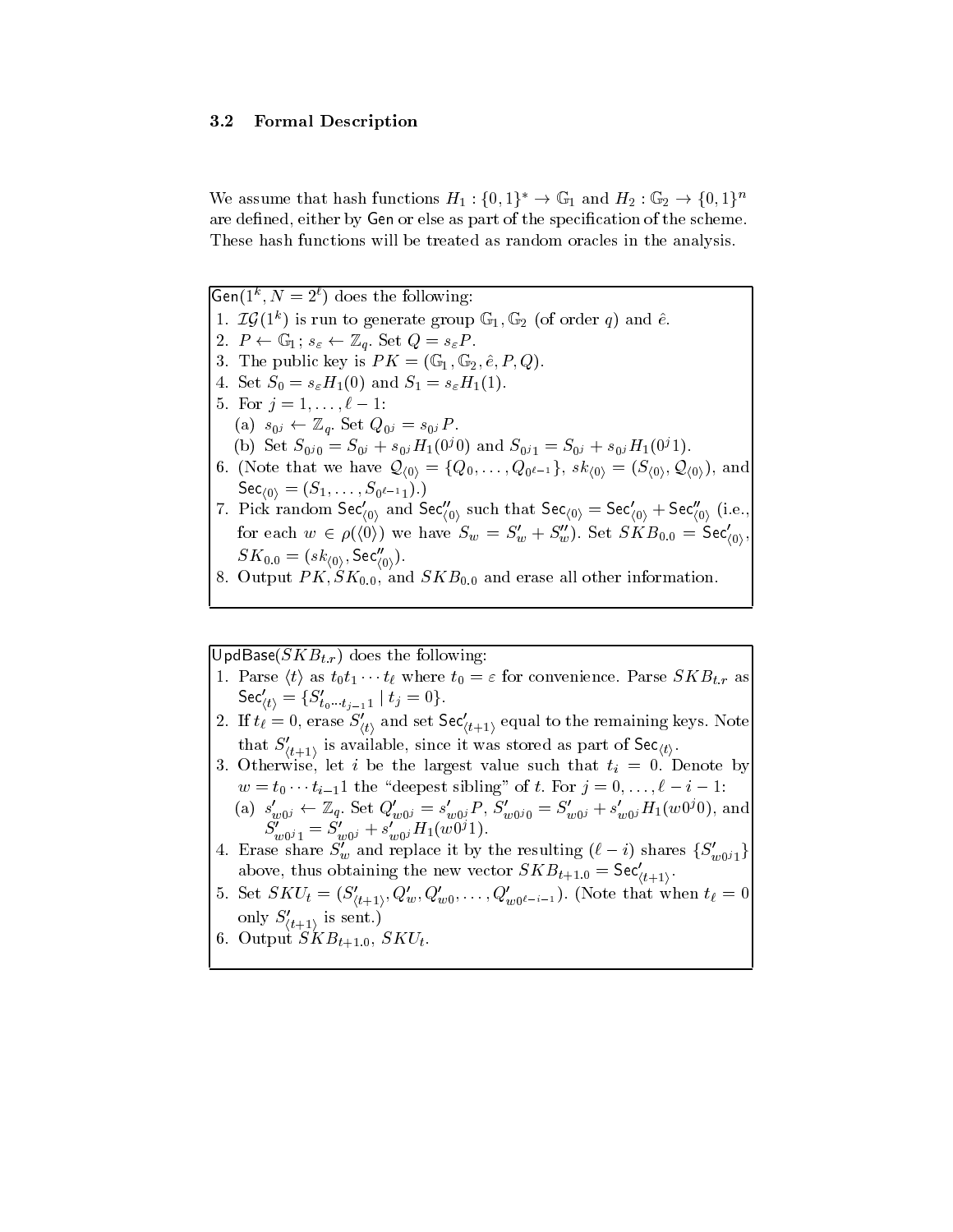UpdUser( $SK_{t,r}$ ,  $SKU_t$ ) does the following:

- 1. Parse  $\langle t \rangle$  as  $t_0 t_1 \cdots t_\ell$  where  $t_0 = \varepsilon$  for convenience. Parse  $SK_{t,r}$  as  $(S_{(t)}, \mathcal{Q}_{(t)}, \mathsf{Sec''_{(t)}})$ , where  $\mathsf{Sec''_{(t)}} = \{S''_{t_0 \cdots t_{j-1}1} \mid t_j = 0\}$ . Erase  $S_{(t)}$ .
- 2. If  $t_{\ell} = 0$ , erase  $S''_{\langle t \rangle}$  and set  $\text{Sec}''_{\langle t+1 \rangle}$  equal to the remaining keys. Note that  $S_{(t+1)}$  is available, since it was stored as part of  $\mathsf{Sec}_{(t)}$ .
- 3. Otherwise, let i be the largest value such that  $t_i = 0$ . Denote by  $w = t_0 \cdots t_{i-1} 1$  the "deepest sibling" of t. Parse  $SKU_t$  as  $(S'_{(t+1)}, Q'_w, Q'_{w0}, \ldots, Q'_{w0^{\ell-i-1}})$ . For  $j = 0, \ldots, \ell-i-1$ : (a)  $s_{w0j}''^{'} \leftarrow \mathbb{Z}_q$ . Set  $Q_{w0j} = Q'_{w0j} + s_{w0j}'' P$ ,  $S_{w0j0}'' = S_{w0j}'' + s_{w0j}'' P$ <br>  $s_{w0j}'' H_1(w0j0)$ , and  $S_{w0j1}'' = S_{w0j}'' + s_{w0j}'' H_1(w0j1)$ .
- 4. Erase share  $S_w''$  and replace it by the resulting  $(\ell i)$  shares  $\{S_{w0i1}''\}$ , thus obtaining the new vector  $\mathsf{Sec}_{(t+1)}''$ . For  $j = 0, \ldots, \ell - i - 1$ , erase  $Q_{t_0 \cdots t_{i-1} 0 1^j}$  and replace it by  $Q_{t_0 \cdots t_{i-1} 1 0^j}$ . Thus, we obtain the the new vector  $\mathcal{Q}_{\langle t+1 \rangle}$ .
- 5. Set  $S_{\langle t+1 \rangle} = S'_{\langle t+1 \rangle} + S''_{\langle t+1 \rangle}$ .
- 6. Output  $SK_{t+1,0} = (S_{(t+1)}, \mathcal{Q}_{(t+1)}, \mathsf{Sec''}_{(t+1)}).$

 $\mathsf{RefBase}(SKB_{t,r})$  does the following: 1. Parse  $SKB_{t,r}$  as  $Sec'_{(t)} = (\{S'_w \mid w \in \rho(t)\})$ . For each  $w \in \rho(t)$ , pick random  $R_w \in \mathbb{G}_1$  and reset each  $S'_w := S'_w + R_w$ . 2. Output resulting  $SKB_{t,r+1}$  and  $SKR_{t,r} = (\lbrace R_w \mid w \in \rho(t) \rbrace)$ .

RefUser( $SK_{t,r}$ ,  $SKR_{t,r}$ ) does the following: 1. Parse  $SK_{t,r}$  as  $(sk_{\langle t \rangle}, \mathsf{Sec}''_{\langle t \rangle})$ , where  $\mathsf{Sec}''_{\langle t \rangle} = (\{S_w'' \mid w \in \rho(t)\})$ . Parse  $SKR_{t,r}$  as  $({R_w | w \in \rho(t)}).$  For each  $w \in \rho(t)$ , reset  $S_w'' := S_w'' - R_w$ . 2. Output resulting  $SK_{t,r+1}$ .

 $\mathsf{Enc}_{PK}(t, M)$  (where  $M \in \{0, 1\}^n$ ) does the following: 1. Let  $t_1 \cdots t_\ell = \langle t \rangle$ . Select random  $r \leftarrow \mathbb{Z}_q$ . 2. Output  $\langle t, C \rangle$  where:  $C = (rP, rH_1(t_1t_2), \ldots, rH_1(t_1 \cdots t_\ell), M \oplus H_2(\hat{e}(Q, H_1(t_1))^r)).$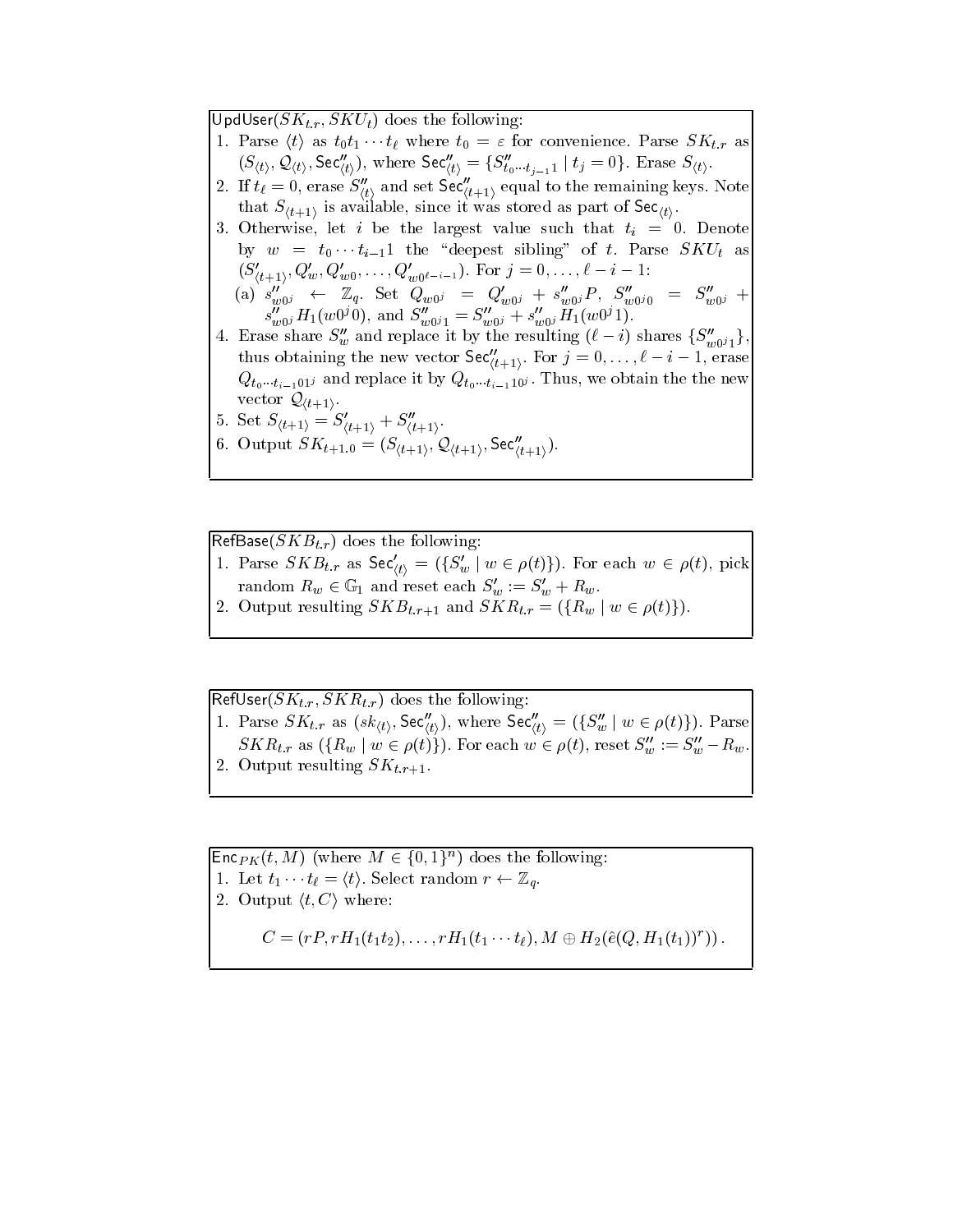$\mathsf{Dec}_{SK_{t,r}}(\langle t, C \rangle)$  does the following: 1. Parse  $\langle t \rangle$  as  $t_1 \cdots t_\ell$ . Parse  $SK_{t,r}$  as  $(sk_{\langle t \rangle}, \ldots)$  and  $sk_{\langle t \rangle}$  as  $(S_{\langle t \rangle}, \mathcal{Q}_{\langle t \rangle})$ where  $Q_{(t)} = (Q_{t_1}, \ldots, Q_{t_1 \cdots t_{\ell-1}})$ . Parse C as  $(U_0, U_2, \ldots, U_{\ell}, V)$ . 2. Compute  $M = V \oplus H_2\left(\frac{\hat{e}(U_0, S_{\langle t \rangle})}{\prod_{i=2}^{\ell} \hat{e}(Q_{t_1 \cdots t_{i-1}}, U_j)}\right).$ 

We now verify that decryption is performed correctly. When encrypting, we have  $\hat{e}(Q, H_1(t_1))^r = \hat{e}(P, H_1(t_1))^{rs_{\varepsilon}}$ . When decrypting, we have  $U_0 = rP, U_2 = rH_1(t_1t_2), \ldots, U_\ell = rH_1(t_1 \cdots t_\ell)$  so that

$$
\frac{\hat{e}(U_0, S_{\langle t \rangle})}{\prod_{j=2}^{\ell} \hat{e}(Q_{t_1 \cdots t_{j-1}}, U_j)} = \frac{\hat{e}\left(rP, s_{\varepsilon}H_1(t_1) + \sum_{j=2}^{\ell} s_{t_1 \cdots t_{j-1}}H_1(t_1 \cdots t_j)\right)}{\prod_{j=2}^{\ell} \hat{e}\left(s_{t_1 \cdots t_{j-1}}P, rH_1(t_1 \cdots t_j)\right)}
$$
\n
$$
= \frac{\hat{e}(P, H_1(t_1))^{rs_{\varepsilon}} \cdot \prod_{j=2}^{\ell} \hat{e}\left(P, H_1(t_1 \cdots t_j)\right)^{rs_{t_1 \cdots t_{j-1}}}}{\prod_{j=2}^{\ell} \hat{e}\left(P, H_1(t_1 \cdots t_j)\right)^{rs_{t_1 \cdots t_{j-1}}}}
$$
\n
$$
= \hat{e}(P, H_1(t_1))^{rs_{\varepsilon}}
$$

and thus decryption succeeds.

#### $3.3$ Efficiency

Our scheme enjoys the same parameters as the forward-secure scheme of [8]. In fact, our scheme is exactly the "intrusion-resilient" extension of their forward-secure scheme. In particular, our scheme has public key of size  $O(1)$ , and all other parameters are  $O(logN)$  including: key generation time, encryption/decryption time, ciphertext length, key update time and message length, key refresh time and message length, and user/base storage.

#### 3.4 **Extensions**

The full version of [8] gives a number of extensions of their original forward-secure scheme. In particular, they show (1) a modification of the scheme which can be proven secure in the standard model under the de*cisional* BDH assumption; and (2) efficiency improvements which achieve key generation time and key update time  $O(1)$ . Both of these results may be carried over to our setting, via appropriate (small) modifications of the scheme presented above.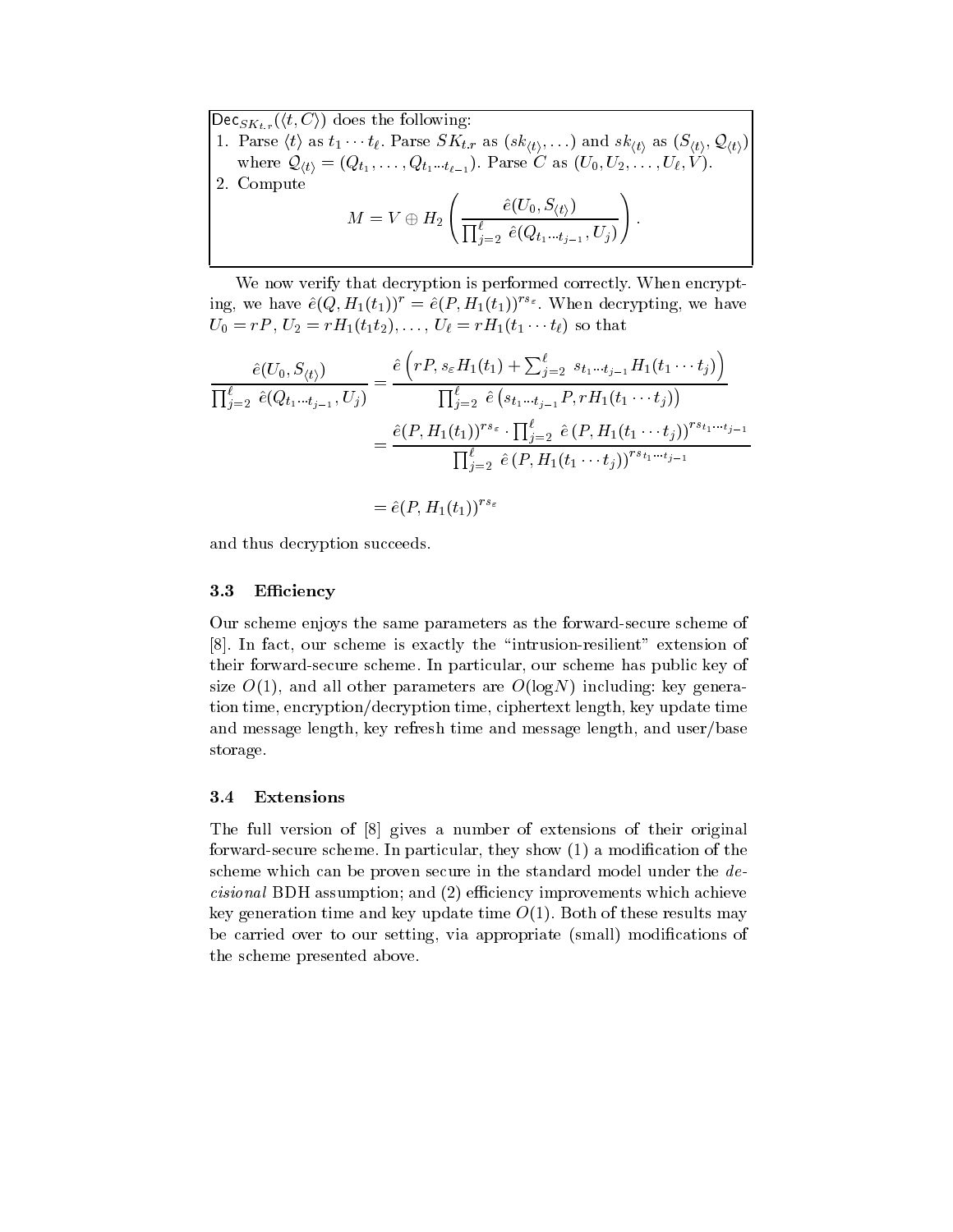#### **Security of Our Scheme**  $3.5$

We now provide a sketch of the proof of security for the above scheme.

**Theorem 1.** Under the computational BDH assumption (and in the random oracle model), the scheme described above is an intrusion-resilient *public-key encryption scheme achieving semantic security.* 

*Proof.* We convert any adversary A which successfully attacks the encryption scheme into an algorithm  $A'$  which breaks the BDH assumption. On a high level,  $A'$  will try to simulate the view of A in the following way:  $A'$  will guess the time period  $t^*$  for which A will ask its query to the LR oracle. If this guess turns out to be incorrect  $-$  in particular. as soon as A asks a query to LR which is not for time  $t^*$  or as soon as the scheme becomes  $(t^*, Q)$ -compromised — A' aborts the simulation and fails. On the other hand, if  $A'$  is correct in its guess (which occurs with probability  $1/N$ , then A' will be able to perfectly simulate the view of A in attacking the scheme. As in [8], this will enable  $A'$  to break the BDH assumption with probability  $O(\mathsf{Adv}_{A}(k)/Nq_{H_2})$ , where  $q_{H_2}$  is the number of hash queries A makes to  $H_2$ .

In more detail, adversary A' is given  $(\mathbb{G}_1, \mathbb{G}_2, \hat{e})$  as output by  $\mathcal{IG}(1^k)$ , and is additionally given random elements  $P, Q = s_{\epsilon}P, P' = bP$ , and  $U_0 = cP$ . The goal of A' is to output  $\hat{e}(P, P)^{s_ebc}$ . A' will simulate an instance of the encryption scheme for adversary A. First,  $A'$  sets  $PK =$  $(\mathbb{G}_{\mathbb{I}}, \mathbb{G}_{\mathbb{Z}}, \hat{e}, P, Q)$  and gives PK to A. Next, A' guesses a random index  $t^* \in \{0, \ldots, N-1\}$  (this represents a guess of the period for which A will query LR). Let  $\langle t^* \rangle = t_1^* \cdots t_{\ell}^*$  and  $t_0^* = \epsilon$ .

To answer the hash queries of A, algorithm  $A'$  maintains lists  $H_1^{list}$ and  $H_2^{list}$ . To begin,  $H_2^{list}$  will be empty.  $H_1^{list}$  is prepared by first having  $A'$  select random  $x_2, \ldots, x_\ell \in \mathbb{Z}_q$  and then storing the tuples  $(t_1^*, P'),$ <br> $(t_1^* t_2^*, x_2 P), \ldots, (t_1^* \cdots t_\ell^*, x_\ell P)$  in  $H_1^{list}$ . Next,  $A'$  proceeds as follows:

- 1. Choose random  $y_1 \in \mathbb{Z}_q$  and store  $(\overline{t_1^*}, y_1 P)$  in  $H_1^{list}$ .
- 2. For  $2 \leq k \leq \ell$ , choose random  $y_k, s_k \in \mathbb{Z}_q$  and then store the value  $(t_1^* \cdots t_{k-1}^* \overline{t_k^*}, y_k P s_k^{-1} P')$  in  $H_1^{\text{list}}$ .

 $A'$  will respond to hash queries of A in the obvious way. If A queries  $H_b(X)$ , then A' checks whether there is a tuple of the form  $(X, Y)$  in  $H_b^{list}$ . If so, the value Y is returned. Otherwise, A' chooses random Y from the appropriate range, stores  $(X, Y)$  in  $H_b^{list}$ , and returns Y.

We point out that fixing the output of the random oracle as above will allow  $A'$  to simulate the "local secret keys" for all nodes in the tree (as in [14,8]) except those nodes on the path  $\rho$  from the root to leaf  $t^*$ .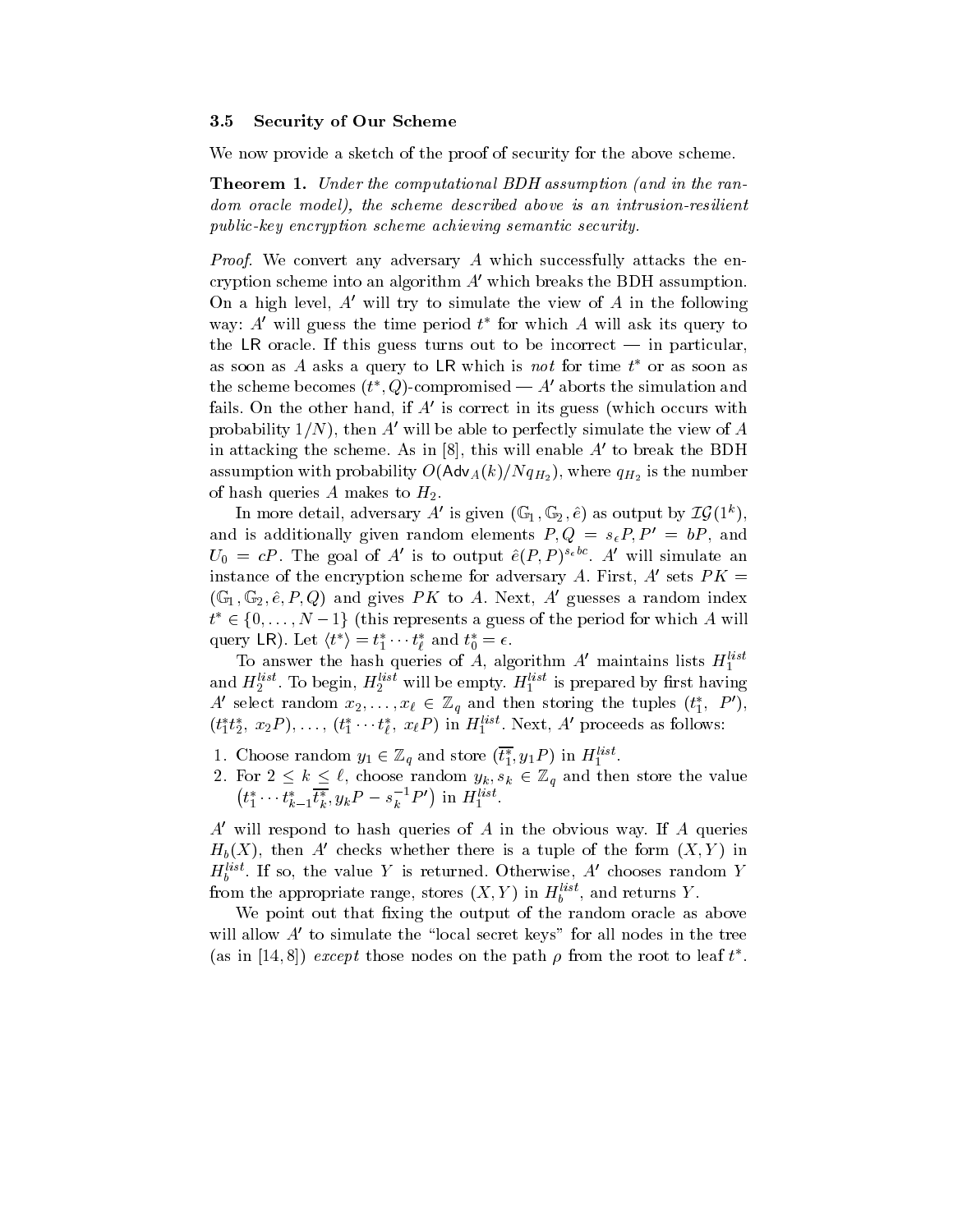In particular, fixing the output as above will allow  $A'$  to simulate local secret keys for all nodes whose parent is on path  $\rho$ ; A' can then generate "real" local secret keys for the remaining nodes by following the legal description of the scheme.

Since all other values stored by the user and by the base are (individually) random, it should be clear that  $A'$  can simulate all queries of A to Osec except those for which the scheme becomes  $(t^*, Q)$ -compromised (where  $Q$  now represents the queries of  $A$  to Osec up to and including that point in time). When a query to Osec results in the scheme's becoming  $(t^*,Q)$ -compromised, A' simply aborts as its guess of  $t^*$  was incorrect; this will occur exactly with probability  $(N-1)/N$ . Assuming the scheme is never  $(t^*, Q)$ -compromised, A' can simulate the LR oracle as in [14, 8]. Specifically, A' will return the value  $(U_0, x_2U_0, \ldots, x_\ell U_0, V)$ , where V is a random element from  $\{0,1\}^n$ . Overall, with probability  $1/N$ , A' will be able to simulate the entire view of  $A$ . It is easy to see that the only way for  $A$  to get any advantage in the above simulation is to ask the random oracle  $H_2$  the value  $\hat{e}(P, P)^{s_{\epsilon}bc}$ , as otherwise the encrypted message is information-theoretically hidden from  $A$ . Thus, outputting a random input element from the  $H_2^{list}$  will have non-negligible probability of being the value  $A'$  needs to break the BDH assumption.

#### 3.6 **Security Against Adaptive Chosen-Ciphertext Attacks**

We briefly state our main results, and defer the details until the final version of our paper. To benefit from a modular approach (i.e., to avoid having to re-prove security every time a new scheme is constructed), we would like to have a generic transformation for securing intrusion-resilient public-key encryption schemes against adaptive chosen-ciphertext attacks. Such a transformation would take *any* intrusion-resilient public-key encryption scheme achieving semantic security and convert it to an intrusionresilient public-key encryption scheme secure against adaptive chosenciphertext attacks. We call such a transformation a CCA2-transformation.

Much work along these lines has been done for the case of "standard" public-key encryption (e.g., [13, 22] and others), and many  $CCA2$ transformations for "standard" public-key encryption schemes are known. The next theorem shows that we may leverage off this work for the case of intrusion-resilient encryption. Namely:

Theorem 2. Any CCA2-transformation for "standard" public-key encryption schemes is also a  $CCA2-transformation$  for intrusion-resilient *public-key encryption schemes.*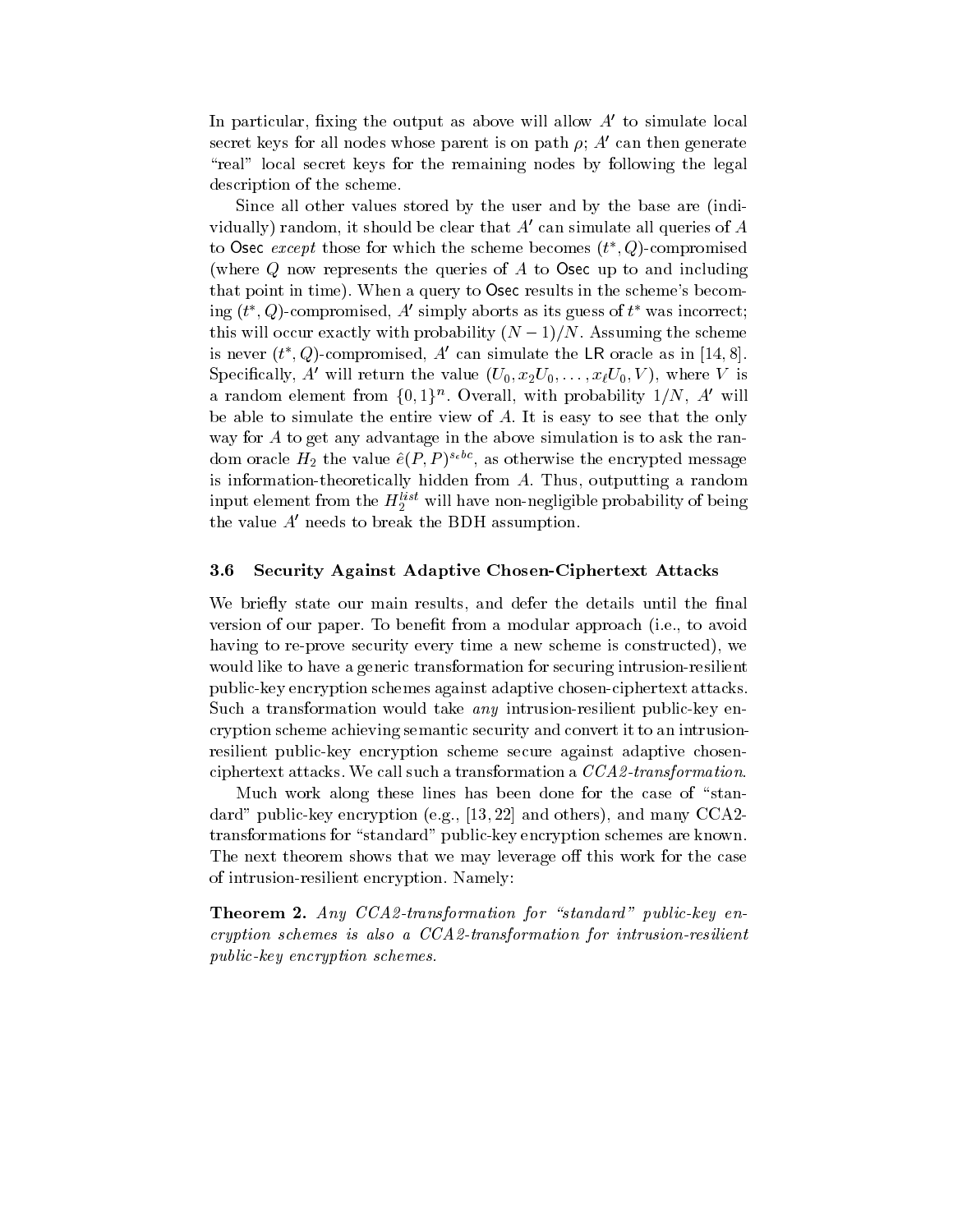We note that this is different from the case of forward-secure public-key encryption, where such a result does not seem to hold [8].

Applying, e.g., the CCA2-transformation of  $[13, 22]$  to our scheme above, we obtain an intrusion-resilient public-key encryption scheme secure against adaptive chosen-ciphertext attacks.

### References

- 1. M. Abdalla, S. Miner, and C. Namprempre. Forward-Secure Threshold Signature Schemes. RSA 2001.
- 2. M. Abdalla and L. Reyzin. A New Forward-Secure Digital Signature Scheme. Asiacrypt 2000.
- 3. R. Anderson. Two Remarks on Public-Key Cryptology. Invited lecture, CCCS '97. Available at http://www.cl.cam.ac.uk/users/rja14/.
- 4. M. Bellare, A Desai, E. Jokipii, and P. Rogaway. A Concrete Security Treatment of Symmetric Encryption. FOCS '97.
- 5. M. Bellare and S. Miner. A Forward-Secure Digital Signature Scheme. Crypto '99.
- 6. M. Bellare and A. Palacio. Protecting against Key Exposure: Strongly Key-Insulated Encryption with Optimal Threshold. Available -at http://eprint.iacr.org.
- 7. D. Boneh and M. Franklin. Identity-Based Encryption from the Weil Pairing. Crypto 2001. Full version to appear in SIAM J. Computing and available at http://eprint.iacr.org/2001/090/.
- 8. R. Canetti, S. Halevi, and J. Katz. A Forward-Secure Public-Key Encryption Scheme. Preliminary version available at http://eprint.iacr.org/2002/060/.
- 9. A. De Santis, Y. Desmedt, Y. Frankel, and M. Yung. How to Share a Function Securely. STOC '94.
- 10. Y. Desmedt and Y. Frankel. Threshold Cryptosystems. Crypto '89.
- 11. Y. Dodis, J. Katz, S. Xu, and M. Yung. Key-Insulated Public-Key Cryptosystems. Eurocrypt 2002.
- 12. Y. Dodis, J. Katz, S. Xu, and M. Yung. Strong Key-Insulated Signature Schemes. PKC 2003.
- 13. E. Fujisaki and T. Okamoto. Secure Integration of Asymmetric and Symmetric Encryption Schemes. Crypto '99.
- 14. C. Gentry and A. Silverberg. Hierarchical ID-Based Cryptography. Asiacrypt 2002.
- 15. G. Itkis. Intrusion-Resilient Signatures: Generic Constructions, or Defeating a Strong Adversary with Minimal Assumptions. SCN 2002.
- 16. G. Itkis and L. Reyzin. Forward-Secure Signatures with Optimal Signing and Verifying. Crypto 2001.
- 17. G. Itkis and L. Reyzin. SiBIR: Signer-Base Intrusion-Resilient Signatures. Crypto 2002.
- 18. A. Joux. The Weil and Tate Pairing as Building Blocks for Public-Key Cryptosystems. ANTS 2002.
- 19. A. Joux and K. Nguyen. Separating Decision Diffie-Hellman from Diffie-Hellman in Cryptographic Groups. Manuscript, Jan. 2001. Available at http://eprint.iacr.org.
- 20. H. Krawczyk. Simple Forward-Secure Signatures From any Signature Scheme. CCCS 2000.